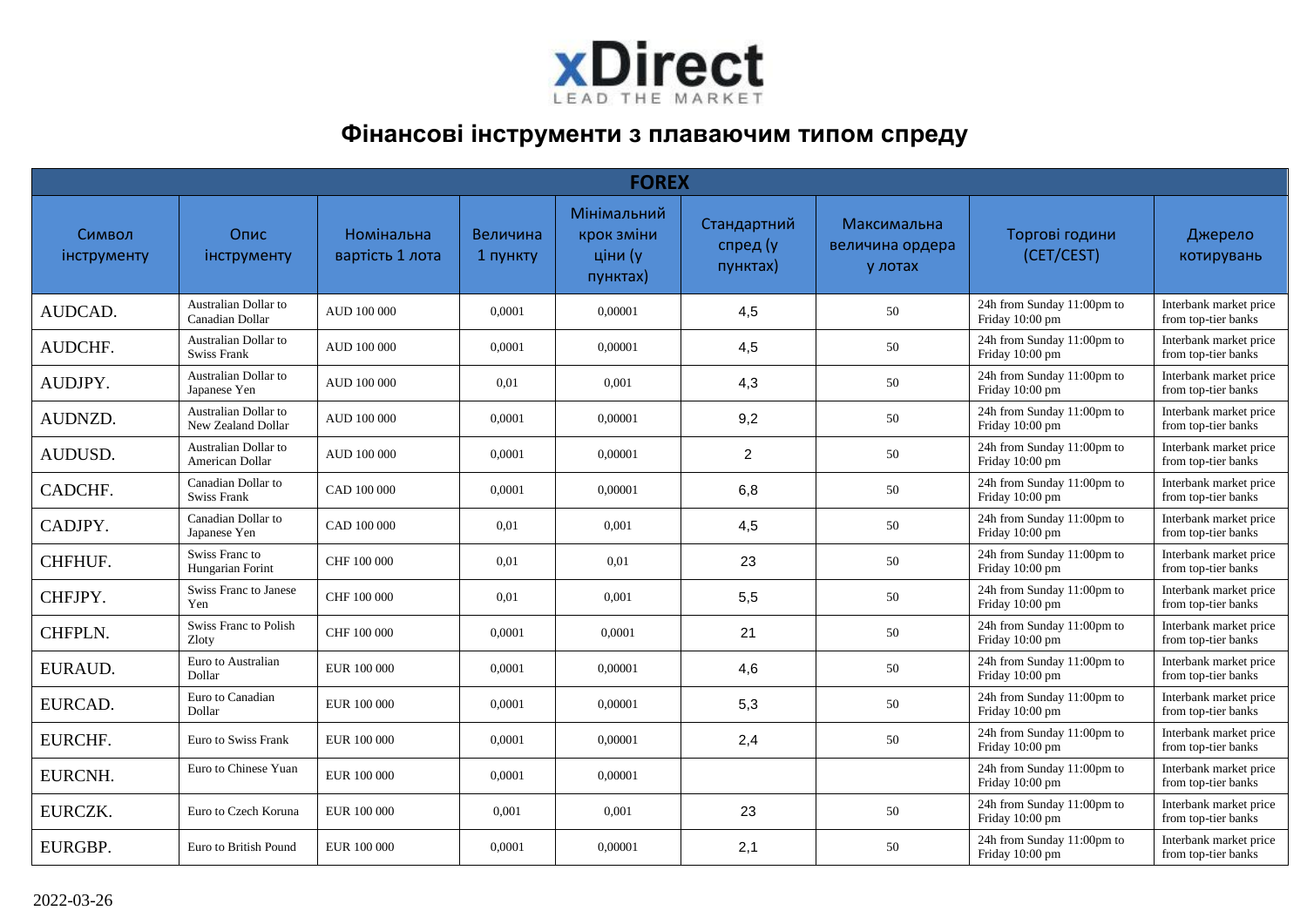

| EURHUF.        | Euro to Hungarian<br>Forint                          | EUR 100 000 | 0,01   | 0,01    | 24   | 50     | 24h from Sunday 11:00pm to<br>Friday 10:00 pm                                                | Interbank market price<br>from top-tier banks |
|----------------|------------------------------------------------------|-------------|--------|---------|------|--------|----------------------------------------------------------------------------------------------|-----------------------------------------------|
| EURJPY.        | Euro to Japanese Yen                                 | EUR 100 000 | 0,01   | 0,001   | 2,3  | 50     | 24h from Sunday 11:00pm to<br>Friday 10:00 pm                                                | Interbank market price<br>from top-tier banks |
| EURMXN.        | Euro to Mexican Peso                                 | EUR 100 000 | 0,0001 | 0.0001  |      |        | 24h from Sunday 11:00pm to<br>Friday 10:00 pm                                                | Interbank market price<br>from top-tier banks |
| EURNOK.        | Euro to Norwegian<br>Krone                           | EUR 100 000 | 0,0001 | 0,0001  | 43   | 50     | 24h from Sunday 11:00pm to<br>Friday 10:00 pm                                                | Interbank market price<br>from top-tier banks |
| EURNZD.        | Euro to New Zeland<br>Dollar                         | EUR 100 000 | 0,0001 | 0,00001 | 11   | 50     | 24h from Sunday 11:00pm to<br>Friday 10:00 pm                                                | Interbank market price<br>from top-tier banks |
| EURPLN.        | Euro to Polish Zloty                                 | EUR 100 000 | 0,0001 | 0,0001  | 17   | 50     | 24h from Sunday 11:00pm to<br>Friday 10:00 pm                                                | Interbank market price<br>from top-tier banks |
| EURRON.        | Euro to Romanian New<br>Leu                          | EUR 100 000 | 0,0001 | 0,0001  | 48   | 50     | 8:00 am - 7:00 pm                                                                            | Interbank market price<br>from top-tier banks |
| EURRUB.        | Euro to Russian Ruble                                | EUR 100 000 | 0,0001 | 0,0001  |      |        | $7:00 \text{ am} - 5:00 \text{ pm } CET$<br>$8:00 \text{ am} - 6:00 \text{ pm} \text{ CEST}$ | Interbank market price<br>from top-tier banks |
| EURSEK.        | Euro to Swedish Krona                                | EUR 100 000 | 0,0001 | 0,0001  | 43   | 50     | 24h from Sunday 11:00pm to<br>Friday 10:00 pm                                                | Interbank market price<br>from top-tier banks |
| EURTRY.        | Euro to Turkish Lira                                 | EUR 100 000 | 0,0001 | 0,00001 | 11   | 50     | 24h from Sunday 11:00pm to<br>Friday 10:00 pm                                                | Interbank market price<br>from top-tier banks |
| EURUSD.        | Euro to American<br>Dollar                           | EUR 100 000 | 0,0001 | 0,00001 | 1,2  | 50     | 24h from Sunday 11:00pm to<br>Friday 10:00 pm                                                | Interbank market price<br>from top-tier banks |
| EURZAR.        | Euro to South African<br>Rand                        | EUR 100 000 | 0,0001 | 0,0001  |      |        | 24h from Sunday 11:00pm to<br>Friday 10:00 pm                                                | Interbank market price<br>from top-tier banks |
| GBPAUD.        | <b>British Pound to</b><br><b>Australian Dollar</b>  | GBP 100 000 | 0,0001 | 0,00001 | 8,9  | 50     | 24h from Sunday 11:00pm to<br>Friday 10:00 pm                                                | Interbank market price<br>from top-tier banks |
| GBPCAD.        | <b>British Pound to</b><br>Canadian Dollar           | GBP 100 000 | 0,0001 | 0.00001 | 3,2  | 50     | 24h from Sunday 11:00pm to<br>Friday 10:00 pm                                                | Interbank market price<br>from top-tier banks |
| GBPCHF.        | <b>British Pound to Swiss</b><br>Frank               | GBP 100 000 | 0,0001 | 0,00001 | 5,5  | 50     | 24h from Sunday 11:00pm to<br>Friday 10:00 pm                                                | Interbank market price<br>from top-tier banks |
| GBPJPY.        | <b>British Pound to</b><br>Japanese Yen              | GBP 100 000 | 0,01   | 0,001   | 5,5  | $50\,$ | 24h from Sunday 11:00pm to<br>Friday 10:00 pm                                                | Interbank market price<br>from top-tier banks |
| GBPMXN.        | <b>British Pound to</b><br>Mexican Peso              | GBP 100 000 | 0,0001 | 0,0001  |      |        | 24h from Sunday 11:00pm to<br>Friday 10:00 pm                                                | Interbank market price<br>from top-tier banks |
| GBPNZD.        | <b>British Pound to New</b><br><b>Zealand Dollar</b> | GBP 100 000 | 0,0001 | 0,00001 | 11,8 | 50     | 24h from Sunday 11:00pm to<br>Friday 10:00 pm                                                | Interbank market price<br>from top-tier banks |
| <b>GBPPLN.</b> | <b>British Pound to Polish</b><br>Zloty              | GBP 100 000 | 0,0001 | 0,0001  | 33   | 50     | 24h from Sunday 11:00pm to<br>Friday 10:00 pm                                                | Interbank market price<br>from top-tier banks |
| GBPUSD.        | <b>British Pound to</b><br>American Dollar           | GBP 100 000 | 0,0001 | 0,00001 | 2,2  | 50     | 24h from Sunday 11:00pm to<br>Friday 10:00 pm                                                | Interbank market price<br>from top-tier banks |
| GBPZAR.        | <b>British Pound to South</b><br>African Rand        | GBP 100 000 | 0,0001 | 0,0001  |      |        | 24h from Sunday 11:00pm to<br>Friday 10:00 pm                                                | Interbank market price<br>from top-tier banks |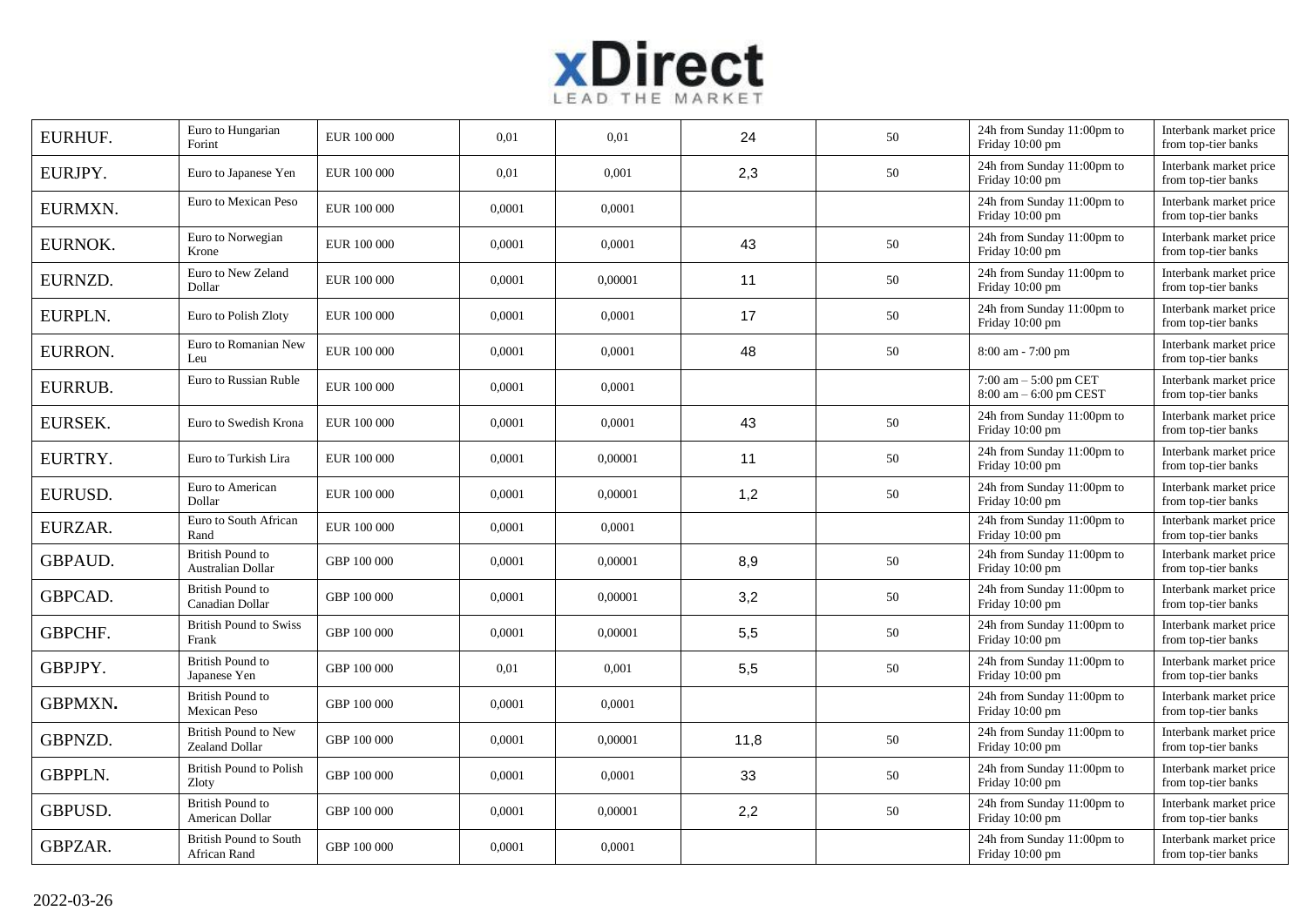

| NZDCAD.        | New Zealand Dollar to<br>Canadian Dollar    | NZD 100 000        | 0,0001 | 0,00001 | 6,4              | 50 | 24h from Sunday 11:00pm to<br>Friday 10:00 pm         | Interbank market price<br>from top-tier banks |
|----------------|---------------------------------------------|--------------------|--------|---------|------------------|----|-------------------------------------------------------|-----------------------------------------------|
| NZDCHF.        | New Zealand Dollar to<br>Swiss Frank        | NZD 100 000        | 0.0001 | 0.00001 |                  | 50 | 24 h from Sunday 11:00 pm to<br>Friday 10:00 pm       | Interbank market price<br>from top-tier banks |
| NZDJPY.        | New Zealand Dollar to<br>Japanese Yen       | NZD 100 000        | 0,01   | 0,001   | 5,2              | 50 | 24h from Sunday 11:00 pm to<br>Friday 10:00 pm        | Interbank market price<br>from top-tier banks |
| NZDUSD.        | New Zealand Dollar to<br>American Dollar    | NZD 100 000        | 0,0001 | 0.00001 | 2,6              | 50 | 24h from Sunday 11:00 pm to<br>Friday 10:00 pm        | Interbank market price<br>from top-tier banks |
| USDBRL.        | American Dollar to<br><b>Brazilian Real</b> | <b>USD 100 000</b> | 0,0001 | 0,0001  |                  | 50 | 1:05 pm - 7:00 pm (CET)<br>2:05 pm - 8:00 pm (CEST)   | Interbank market price<br>from top-tier banks |
| <b>USDCAD.</b> | American Dollar to<br>Canadian Dollar       | <b>USD 100 000</b> | 0,0001 | 0,00001 | $\overline{c}$   | 50 | 24h from Sunday 11:00pm to<br>Friday 10:00 pm         | Interbank market price<br>from top-tier banks |
| <b>USDCHF.</b> | American Dollar to<br>Swiss Frank           | <b>USD 100 000</b> | 0,0001 | 0,00001 | 2                | 50 | 24h from Sunday 11:00pm to<br>Friday 10:00 pm         | Interbank market price<br>from top-tier banks |
| <b>USDCLP.</b> | American Dollar to<br>Chilean Peso          | <b>USD 100 000</b> | 0,01   | 0,01    | 28               | 50 | 01:00 pm - 5:45 pm CET;<br>03:00 pm - 7:45 pm CEST    | Interbank market price<br>from top-tier banks |
| <b>USDCHN.</b> | American Dollar to<br>Chinese Yuan          | <b>USD 100 000</b> | 0,0001 | 0.00001 |                  |    | 24h from Sunday 11:00pm to<br>Friday 10:00 pm         | Interbank market price<br>from top-tier banks |
| <b>USDCZK.</b> | American Dollar to<br>Czech Korona          | <b>USD 100 000</b> | 0.001  | 0.001   | 22               | 50 | 24h from Sunday 11:00 pm to<br>Friday 10:00 pm        | Interbank market price<br>from top-tier banks |
| <b>USDHUF.</b> | American Dollar to<br>Hungarian Forint      | <b>USD 100 000</b> | 0,01   | 0,01    | 24               | 50 | 24h from Sunday 11:00 pm to<br>Friday 10:00 pm        | Interbank market price<br>from top-tier banks |
| USDJPY.        | American Dollar to<br>Japanese Yen          | <b>USD 100 000</b> | 0,01   | 0,001   | $\overline{2}$   | 50 | 24h from Sunday 11:00 pm to<br>Friday 10:00 pm        | Interbank market price<br>from top-tier banks |
| <b>USDMXN.</b> | American Dollar to<br><b>Mexican Peso</b>   | <b>USD 100 000</b> | 0,0001 | 0,0001  | 86,2             | 50 | 24h from Sunday 11:00 pm to<br>Friday 10:00 pm        | Interbank market price<br>from top-tier banks |
| <b>USDNOK.</b> | American Dollar to<br>Norwegian Krone       | <b>USD 100 000</b> | 0,0001 | 0,0001  | 43               | 50 | 24h from Sunday 11:00 pm to<br>Friday 10:00 pm        | Interbank market price<br>from top-tier banks |
| <b>USDPLN.</b> | American Dollar to<br>Polish Zloty          | <b>USD 100 000</b> | 0,0001 | 0.0001  | 14               | 50 | 24h from Sunday 11:00pm to<br>Friday 10:00 pm         | Interbank market price<br>from top-tier banks |
| <b>USDRON.</b> | American Dollar to<br>Romanian New Leu      | <b>USD 100 000</b> | 0,0001 | 0.0001  | 48               | 50 | $8:00$ am - 7:00 pm                                   | Interbank market price<br>from top-tier banks |
| <b>USDRUB.</b> | American Dollar to<br><b>Russian Ruble</b>  | <b>USD 100 000</b> | 0,0001 | 0,0001  |                  |    | $7:00$ am $-5:00$ pm CET<br>$8:00$ am $-6:00$ pm CEST | Interbank market price<br>from top-tier banks |
| <b>USDSEK.</b> | American Dollar to<br>Swedish Krona         | <b>USD 100 000</b> | 0,0001 | 0,0001  | 43               | 50 | 24h from Sunday 11:00pm to<br>Friday 10:00 pm         | Interbank market price<br>from top-tier banks |
| USDTRY.        | American Dollar to<br>Turkish Lira          | <b>USD 100 000</b> | 0,0001 | 0,00001 | $\boldsymbol{9}$ | 50 | 24h from Sunday 11:00pm to<br>Friday 10:00 pm         | Interbank market price<br>from top-tier banks |
| USDZAR.        | American Dollar to<br>South African Rand    | <b>USD 100 000</b> | 0,0001 | 0,0001  | 141              | 50 | 24h from Sunday 11:00pm to<br>Friday 10:00 pm         | Interbank market price<br>from top-tier banks |
|                |                                             |                    |        |         |                  |    |                                                       |                                               |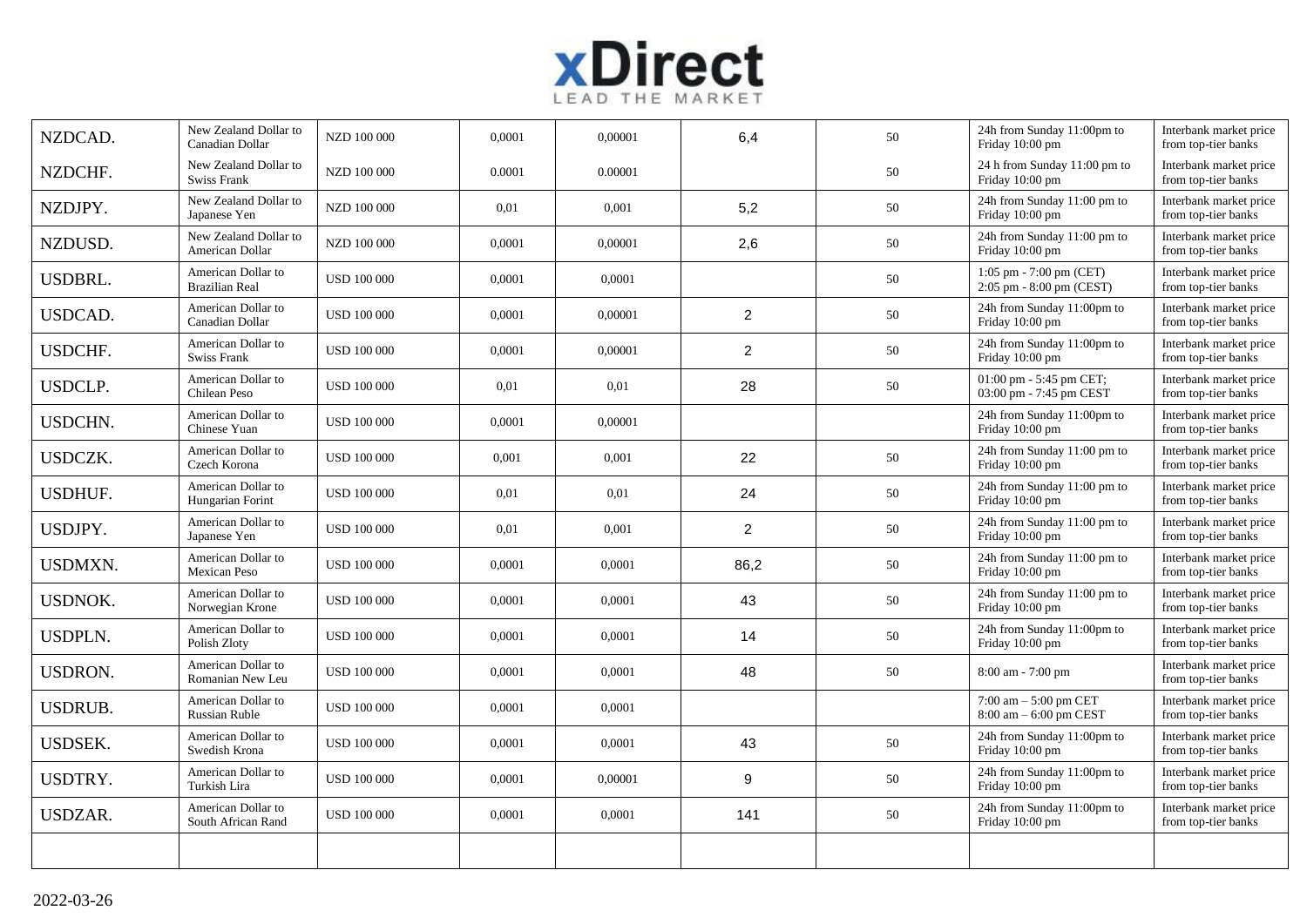

|                       | <b>INDICES</b>                                                                                                                                                  |                                                             |                      |                                                  |                                     |                                           |                                                                                                                                     |                       |  |  |  |  |
|-----------------------|-----------------------------------------------------------------------------------------------------------------------------------------------------------------|-------------------------------------------------------------|----------------------|--------------------------------------------------|-------------------------------------|-------------------------------------------|-------------------------------------------------------------------------------------------------------------------------------------|-----------------------|--|--|--|--|
| Символ<br>інструменту | Опис<br>інструменту                                                                                                                                             | Номінальна<br>вартість 1 лота                               | Величина<br>1 пункту | Мінімальний<br>крок зміни<br>ціни (у<br>пунктах) | Стандартний<br>спред (у<br>пунктах) | Максимальна<br>величина ордера<br>у лотах | Торгові години<br>(CET/CEST)                                                                                                        | Джерело<br>котирувань |  |  |  |  |
| AUS200.               | Instrument, which price<br>is based on quotations<br>of the contract for index<br>reflecting 200 largest<br>Australian stocks<br>quoted on organized<br>market. | Futures con-tract level *<br><b>USD 25</b>                  |                      |                                                  | $\sqrt{5}$                          | 15                                        | 00:05am - 6:30am and 7:15am<br>- 9:00pm(CET); 2:05am -<br>8:30am and 9:15am - 11:00 pm<br>(CEST)                                    | Organized market      |  |  |  |  |
| AUT20.                | Instrument, which price<br>is based on quotations<br>of the contract for index<br>reflecting 20 larg- est<br>Austrian stocks quoted<br>on orga-nized market     | Instrument level<br>* EUR 10                                |                      |                                                  |                                     | 15                                        | $09:10am - 5:00pm$                                                                                                                  | Organized market      |  |  |  |  |
| BRAComp.              | Instrument, which price<br>is based on quotations<br>of the contract for index<br>reflecting largest<br>Brazilian stocks quoted<br>on orga- nized market.       | Futures con-tract level *<br>$\ensuremath{\mathrm{USD}}\,2$ |                      |                                                  | 125                                 | 15                                        | 1:05 am - 9:55 pm CET 2:05 pm<br>- 10:55 pm CEST Friday till<br>$10:00$ pm                                                          | Organized market      |  |  |  |  |
| CHNComp.              | Instrument, which price<br>is based on quotations<br>of the contract for index<br>reflecting largest<br>Chinese stocks quoted<br>on orga- nized market.         | Futures con-tract level *<br><b>USD 10</b>                  |                      |                                                  | 20                                  | 15                                        | 2:20am - 5:00am; 6:35am -<br>9:15am; 10:20am -<br>20:00pm(CET); 3:20am -<br>6:00am; 7:35am - 10:15am;<br>$11:20am - 21:00pm$ (CEST) | Organized market      |  |  |  |  |
| CZKCASH.              | Instrument, which price<br>is based on quotations<br>of the contract for index<br>reflecting largest Czech<br>stocks quoted on orga-<br>nized market.           | Index level * USD 100                                       | 0,1                  | 0,1                                              | 30                                  | 15                                        | $9:20am - 4:00pm$                                                                                                                   | Organized market      |  |  |  |  |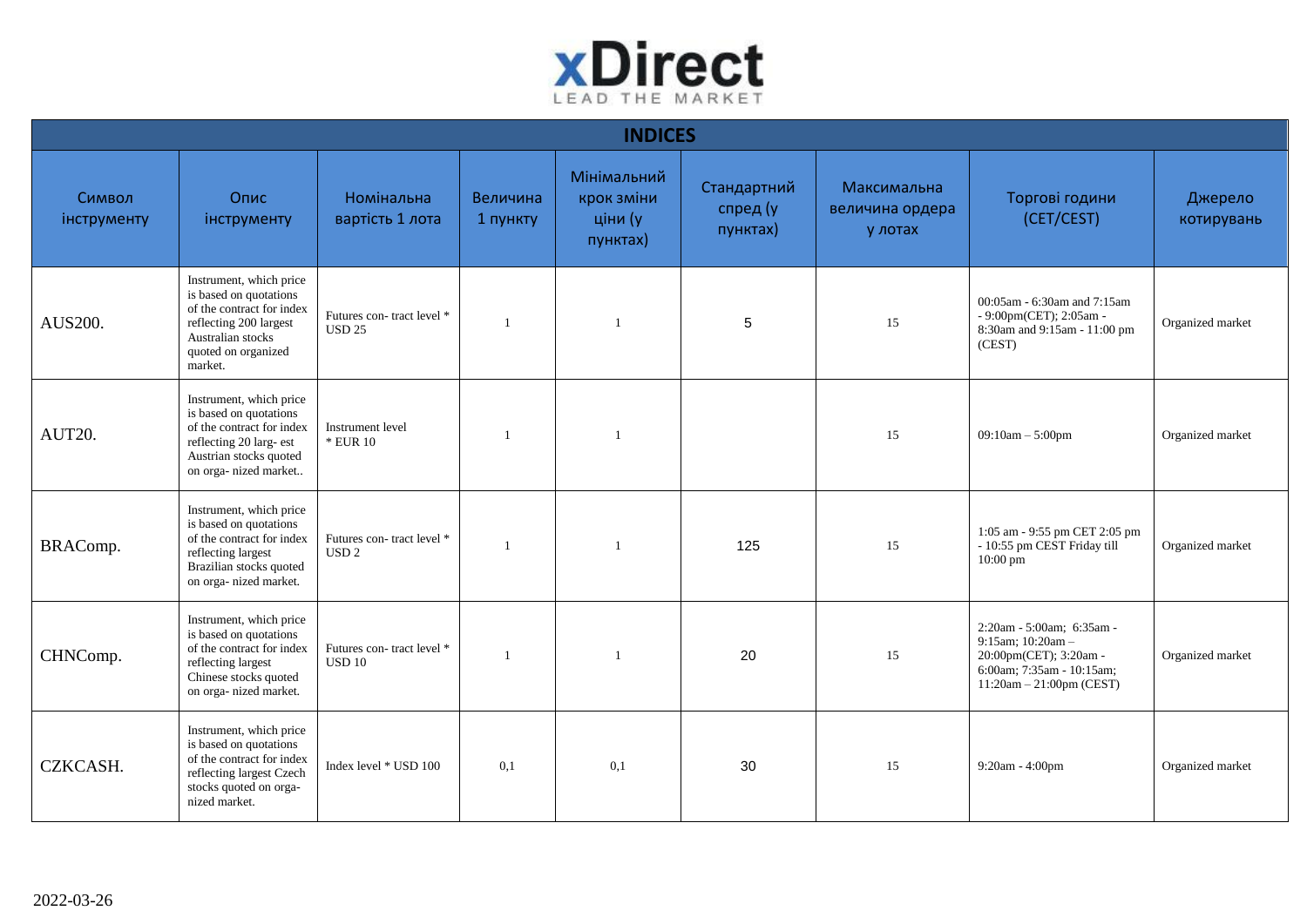

| DE30.         | Instrument, which price<br>is based on quotations<br>of the contract for index<br>reflecting 30 larg- est<br>German stocks quoted<br>on orga- nized market. | Futures con-tract level *<br><b>EUR 25</b>    | 0,1            | 0,1 | 10 | 15 | 1:15 am - 10:00 pm CET, 2:15<br>$am - 10:00$ pm CEST                                                                                | Organized market |
|---------------|-------------------------------------------------------------------------------------------------------------------------------------------------------------|-----------------------------------------------|----------------|-----|----|----|-------------------------------------------------------------------------------------------------------------------------------------|------------------|
| EU50.         | Instrument, which price<br>is based on quotations<br>of the contract for index<br>reflecting 50 larg- est<br>European stocks quoted<br>on organized market. | Futures con-tract level *<br><b>EUR 10</b>    | 0.1            | 0.1 | 23 | 15 | 1:15 am - 10:00 pm CET, 2:15<br>$am - 10:00$ pm CEST                                                                                | Organized market |
| <b>FRA40.</b> | Instrument, which price<br>is based on quotations<br>of the contract for index<br>reflecting 40 larg- est<br>French stocks quoted on<br>orga- nized market. | Futures con-tract level *<br><b>EUR 10</b>    | 0,1            | 0,1 | 22 | 15 | 8:00am - 10:00pm                                                                                                                    | Organized market |
| HKComp.       | Instrument, which price<br>is based on quotations<br>of the contract for index<br>reflecting largest Hong<br>Kong stocks quoted on<br>orga- nized market.   | Futures con-tract level *<br>USD <sub>5</sub> | $\overline{1}$ | 1   | 22 | 15 | 2:20am - 5:00am 6:35am -<br>9:15am 10:20am -20:00pm<br>(CET) 3:20am - 6:00am 7:35am<br>$-10:15$ am $11:20$ am $-21:00$ pm<br>(CEST) | Organized market |
| HUNComp.*     | Instrument, which price<br>is based on quotations<br>of the contract for index<br>reflecting largest<br>Hungarian stocks<br>quoted on orga-nized<br>market. | Futures con-tract level *<br>USD <sub>5</sub> | -1             | -1  | 70 | 15 | $9:10am - 5:00pm$                                                                                                                   | Organized market |
| INDIA50.      | Instrument, which price<br>is based on quotations<br>of the contract for index<br>reflecting 50 larg- est<br>Indian stocks quoted on<br>orga- nized market. | Futures con-tract level *<br>$\rm{USD}$ 20    | 0,1            | 0,1 | 41 | 15 | 4:50am - 11:00(CET); 5:50am -<br>12:00am(CEST)                                                                                      | Organized market |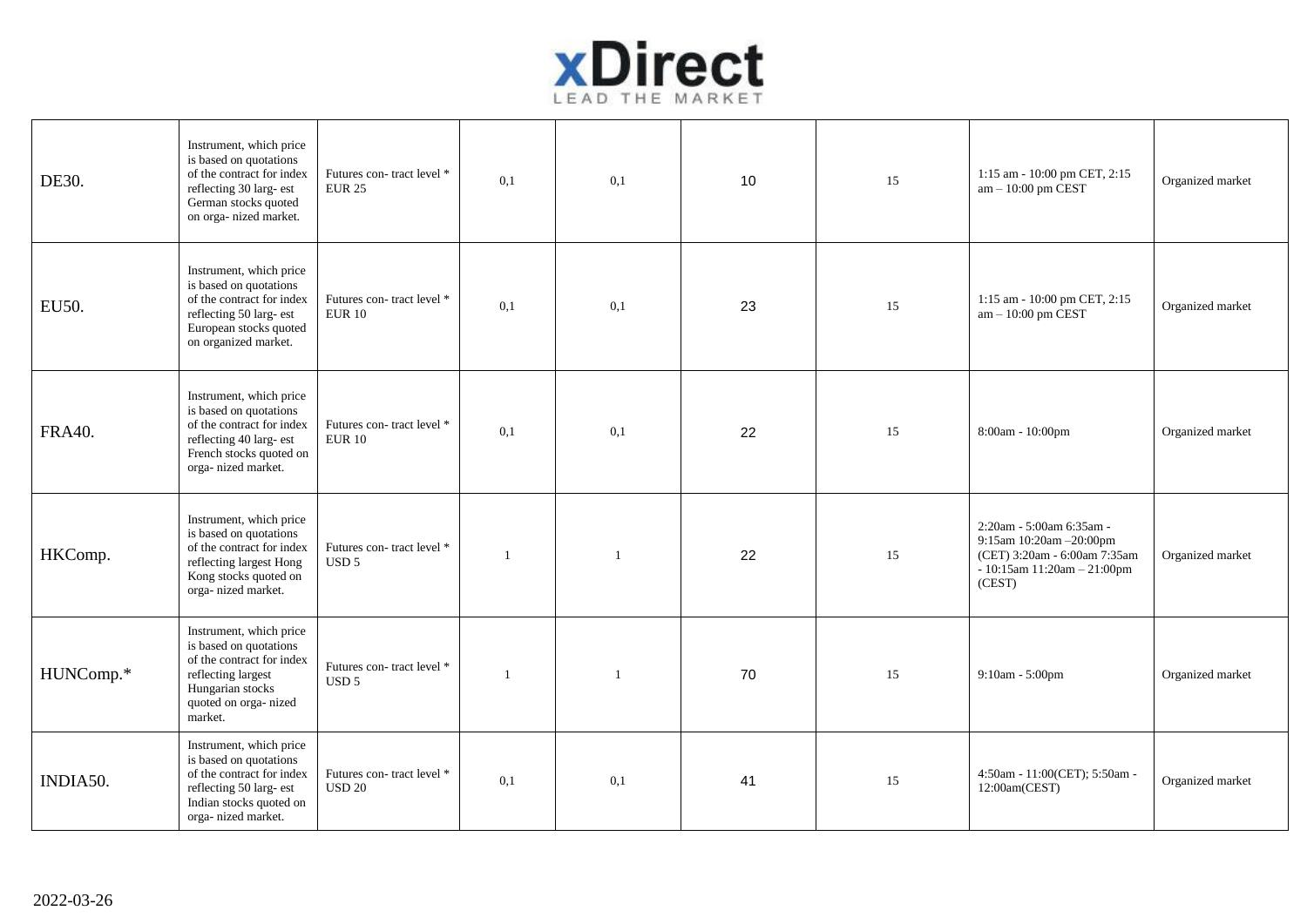

| <b>ITA40.</b> | Intrument which price<br>is based on quotations<br>of the index reflecting<br>40 largest Italian stocks<br>quoted on organized<br>market.                           | <b>Instrument Price * EUR</b><br>5                                 | $\overline{1}$ | $\overline{1}$ | 19  | 15 | 9:00 am $-$ 8:30pm                                                                           | Organized market |
|---------------|---------------------------------------------------------------------------------------------------------------------------------------------------------------------|--------------------------------------------------------------------|----------------|----------------|-----|----|----------------------------------------------------------------------------------------------|------------------|
| JAP225.       | Instrument, which price<br>is based on quotations<br>of the contract for index<br>reflecting 225 largest<br>Japanese stocks quoted<br>on organized market.          | Futures con-tract level *<br>$\ensuremath{\mathsf{USD}}\xspace$ 10 | $\overline{1}$ | $\overline{1}$ | 25  | 15 | 1:05am - 7:10am and 8:35am -<br>5:00pm (CET); 2:05am - 8:10am<br>and 9:35am - 6:00pm (CEST)  | Organized market |
| KOSP200.      | Instrument, which price<br>is based on quotations<br>of the contract for index<br>reflecting 200 largest<br>South Korean stocks<br>quoted on orga-<br>nized market. | Futures con-tract level *<br><b>USD 500</b>                        | 0,1            | 0,1            | 5   | 15 | 1:05am - 7:10am (CET); 2:05am<br>$-8:10$ am (CEST)                                           | Organized market |
| MEXComp.      | Instrument, which price<br>is based on quotations<br>of the contract for index<br>reflecting largest<br>Mexican stocks quoted<br>on orga- nized market.             | Futures con-tract level *<br>USD <sub>3</sub>                      |                | $\overline{1}$ | 125 | 15 | 3:30 pm $-9:00$ pm (CET)                                                                     | Organized market |
| NED25.        | Instrument, which price<br>is based on quotations<br>of the contract for index<br>reflecting 25 larg- est<br>Netherlands stocks<br>quoted on organized<br>market.   | Futures con-tract level *<br><b>EUR 200</b>                        | 0,01           | 0,01           | 23  | 15 | 8:00 am - 10:00 pm                                                                           | Organized market |
| <b>RUS50.</b> | Instrument, which price<br>is based on quotations<br>of the contract for index<br>reflecting 50 larg- est<br>Russian stocks quoted<br>on orga-<br>nized market.     | Futures con-tract level *<br><b>USD 100</b>                        | 0,1            | 0,1            | 22  | 15 | 8:05am - 4:45pm and 5:05pm -<br>9:50pm (CET); 9:05am - 5:45pm<br>and 6:05pm - 10:50pm (CEST) | Organized market |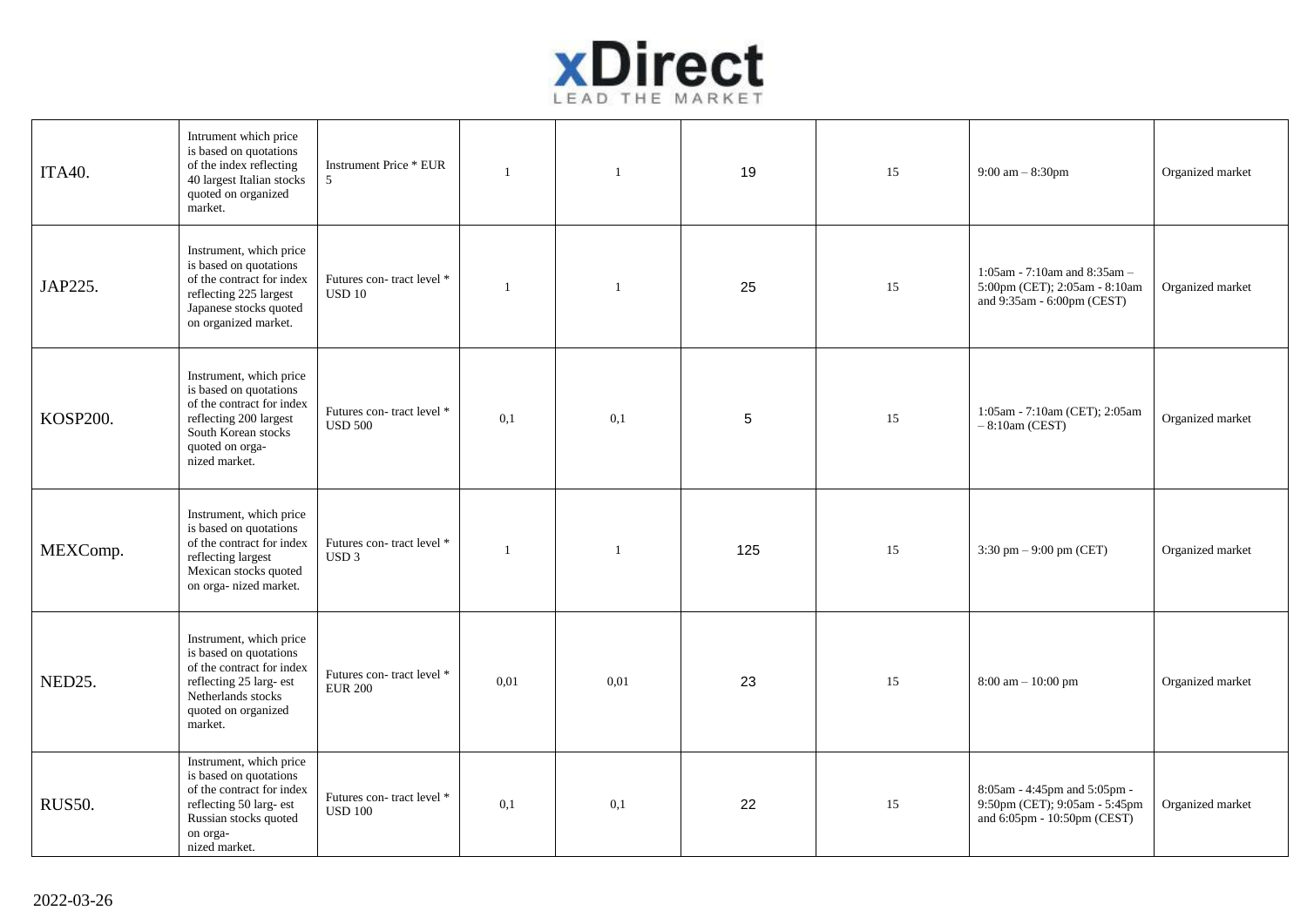

| SPA35.        | Instrument, which price<br>is based on quotations<br>of the contract for index<br>reflecting 35 larg- est<br>Spanish stocks quoted<br>on orga-nized market.                 | Futures con-tract level *<br><b>EUR 10</b>    |      |      | 8   | 15 | 8:00am - 8:00pm                                                            | Organized market |
|---------------|-----------------------------------------------------------------------------------------------------------------------------------------------------------------------------|-----------------------------------------------|------|------|-----|----|----------------------------------------------------------------------------|------------------|
| <b>SUI20.</b> | Instrument, which price<br>is based on quotations<br>of the contract for index<br>reflecting 20 larg- est<br>Swiss stocks quoted on<br>orga-nized market.                   | Futures con-tract level *<br>$\rm{USD}$ 20    |      |      | 5   | 15 | 8:00am - 10:00pm                                                           | Organized market |
| <b>UK100.</b> | Instrument, which price<br>is based on quotations<br>of the contract for index<br>reflecting 100 largest<br>UK stocks quoted on<br>orga- nized market.                      | Futures con-tract level *<br><b>GBP 10</b>    | 0,1  | 0,1  | 20  | 15 | 2:00am-10:00pm                                                             | Organized market |
| US100.        | Instrument, which price<br>is based on quotations<br>of the contract for index<br>reflecting 100 largest<br>American technology<br>stocks quoted on orga-<br>nized market.  | Futures con-tract level *<br><b>USD 20</b>    | 0.01 | 0,01 | 100 | 15 | 00:05am - 10:15pm and 10:30pm<br>$-11:00$ pm Friday till $10:00$ pm        | Organized market |
| <b>US30.</b>  | Instrument, which price<br>is based on quotations<br>of the contract for index<br>reflecting 30 larg- est<br>American industrial<br>stocks quoted on orga-<br>nized market. | Futures con-tract level *<br>USD <sub>5</sub> |      |      | 3   | 15 | $00:05$ am $-10:15$ pm and<br>10:30pm - 11:00 pm Friday till<br>$10:00$ pm | Organized market |
| <b>US500.</b> | Instrument, which price<br>is based on quotations<br>of the contract for index<br>reflecting 500 largest<br>American stocks quoted<br>on the American<br>regulated market.  | Futures con-tract level *<br><b>USD 50</b>    | 0,1  | 0,1  | 5   | 15 | $00:05$ am - 10:15pm and 10:30<br>pm - 11:00 pm Friday till 10:00<br>pm    | Organized market |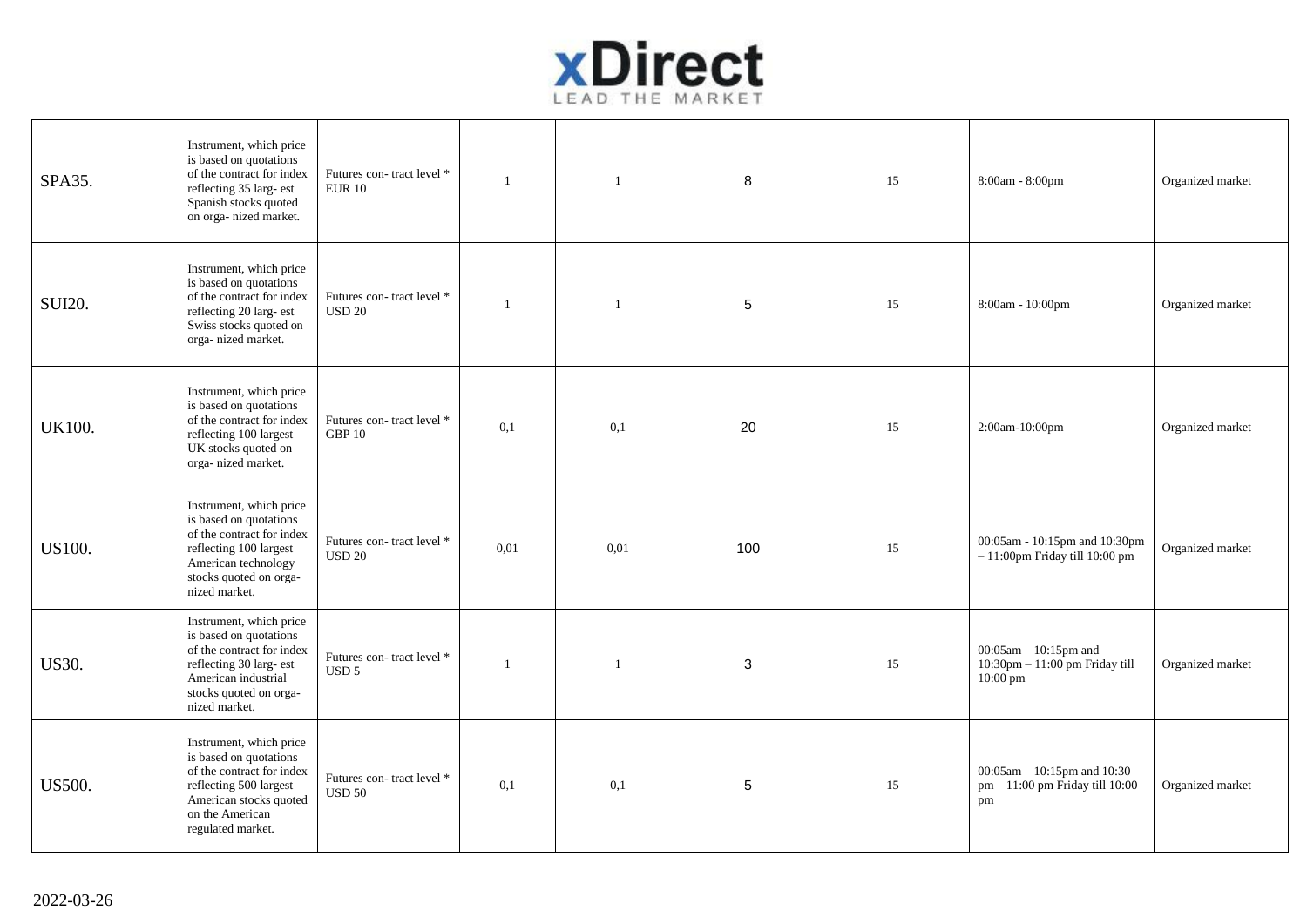

| US2000.        | Instrument, which price<br>is based on quotations<br>of the contract for index<br>reflecting 2000 smallest<br>American stocks quoted<br>on organized market.                             | Futures con-tract level *<br>$\rm{USD}$ 200  | 0,1            | 0,1   | $\sqrt{5}$ | 15 | 00:05am - 11:00pm<br>Friday till 10:00 pm          | Organized market |
|----------------|------------------------------------------------------------------------------------------------------------------------------------------------------------------------------------------|----------------------------------------------|----------------|-------|------------|----|----------------------------------------------------|------------------|
| <b>USDIDX.</b> | Instrument, which price<br>is based on quotations<br>of the contract for index<br>reflecting the value of<br>the United States dollar<br>rela-tive to a basket of<br>foreign currencies. | Instrument level<br>* USD 1000               | 0,001          | 0,001 |            | 15 | 2:00am - 11:00pm                                   | Organized market |
| VIX.           | Instrument, which price<br>is based on quotations<br>of the contract for<br>volatility index quoted<br>on organized market                                                               | Futures contract level *<br><b>USD 4000</b>  | $\overline{1}$ | 0,01  |            |    | 0:00am - 10:15pm Friday till<br>$10:00 \text{ pm}$ | Organized market |
| VOLX.          | Instrument, which price<br>is based on quotations<br>of the contract for<br>volatil- ity index quoted<br>on organized market.                                                            | Futures con-tract level *<br><b>USD 4000</b> | 0,01           | 0,01  | 20         | 15 | 0:00am - 10:15pm Friday till<br>10:00 pm           | Organized market |
| VSTOXX.        | Instrument which price<br>is based on quotations<br>of the contract for<br>VSTOXX quoted on<br>organized market                                                                          | Instrument level * EUR<br>100                | $\overline{1}$ | 0,01  |            |    | 01:10 am - 10:00 pm                                | Organized market |
| W20.           | Instrument, which price<br>is based on quotations<br>of the contract for index<br>reflecting 20 larg- est<br>Polish stocks quoted on<br>orga-<br>nized market.                           | Futures con-tract level *<br><b>PLN 20</b>   | 0,1            | 0,1   | 22         | 15 | 8:45am - 4:50pm                                    | Organized market |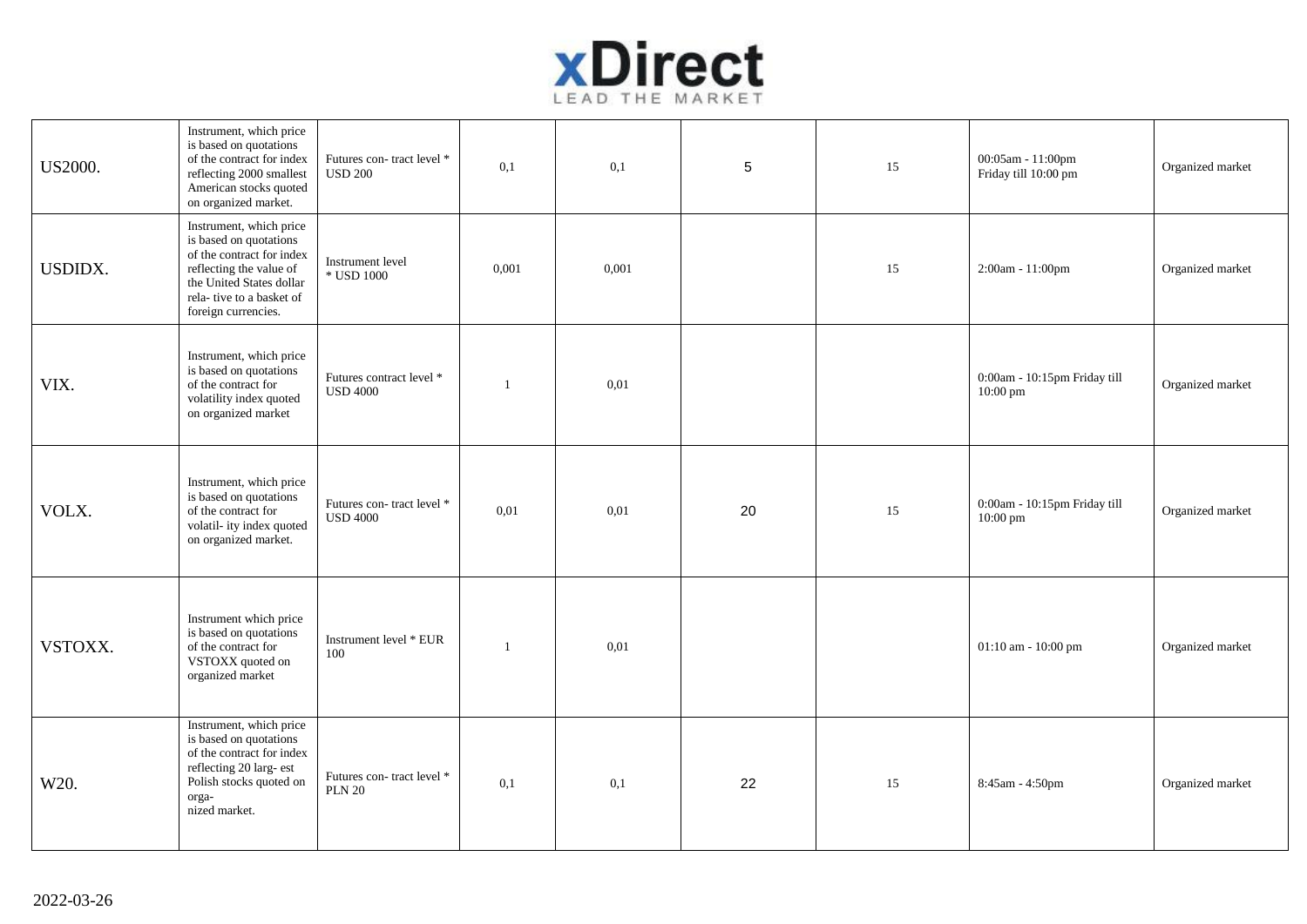

|                       | <b>COMMODITIES</b>                                                                                                                                                                  |                                           |                      |                                                  |                                     |                                           |                              |                       |  |  |  |  |  |
|-----------------------|-------------------------------------------------------------------------------------------------------------------------------------------------------------------------------------|-------------------------------------------|----------------------|--------------------------------------------------|-------------------------------------|-------------------------------------------|------------------------------|-----------------------|--|--|--|--|--|
| Символ<br>інструменту | Опис<br>інструменту                                                                                                                                                                 | Номінальна<br>вартість 1 лота             | Величина<br>1 пункту | Мінімальний<br>крок зміни<br>ціни (у<br>пунктах) | Стандартний<br>спред (у<br>пунктах) | Максимальна<br>величина ордера<br>у лотах | Торгові години<br>(CET/CEST) | Джерело<br>котирувань |  |  |  |  |  |
| ALUMINIUM.            | Instrument, which price<br>is based on quotations<br>of the current price of<br>Aluminium quoted on<br>organized market.                                                            | Price of one ton of<br>aluminium * USD 50 |                      |                                                  | 12                                  | 15                                        | 8:30am - 7:30pm              | Organized market      |  |  |  |  |  |
| BUND10Y.              | Instrument, which price<br>is based on quotations<br>of the contract for long<br>term debt securi-ties<br>issued by Fereral<br>Republic of Germany<br>quoted on organized<br>market | 10-year bond price *<br><b>USD 1000</b>   | 0,01                 | 0,01                                             | 2                                   | 15                                        | 8:05am - 10:00pm             | Organized market      |  |  |  |  |  |
| CATTLE.               | Instrument which price<br>is based on quotations<br>of the contract for<br>Feeder Cattle quoted on<br>organized market                                                              | Instrument level * USD<br>400             |                      | 0,001                                            |                                     |                                           | 03:30 pm $-$ 08:05 pm        | Organized market      |  |  |  |  |  |
| COCOA.                | Instrument, which price<br>is based on quotations<br>of the contract for<br>Cocoa quoted on orga-<br>nized market.                                                                  | Instrument level<br>$\,^*$ USD 10         |                      | 1                                                | 14                                  | 15                                        | 10:45 am - 7:30 pm           | Organized market      |  |  |  |  |  |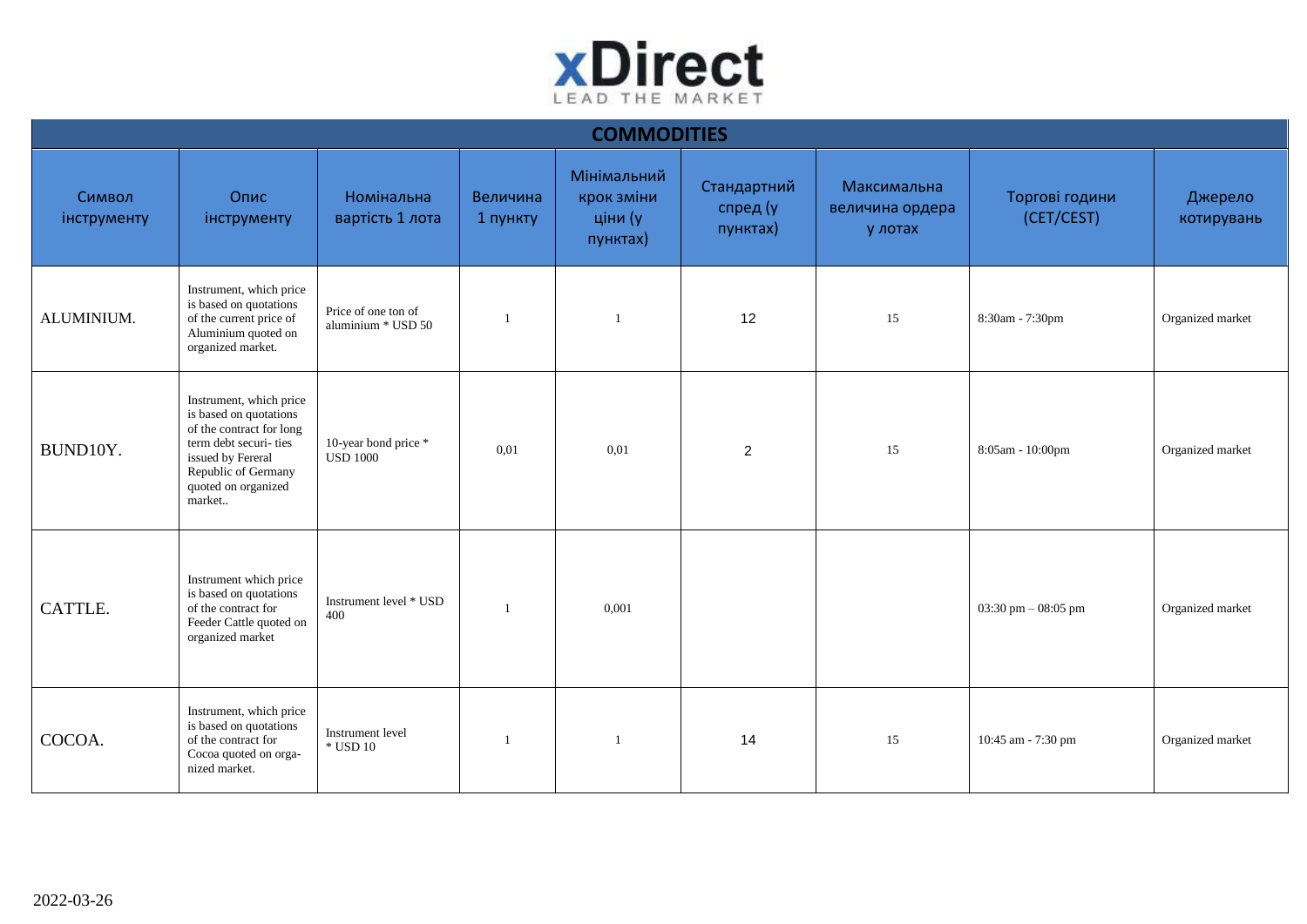

| COFFEE.   | Instrument, which price<br>is based on quotations<br>of the contract for<br>Coffee quoted on orga-<br>nized market.               | Price of 100 pounds of<br>coffee * USD 2000       | 0,01 | 0,01 | 20 | 15 | 10:15am - 7:30pm                       | Organized market                              |
|-----------|-----------------------------------------------------------------------------------------------------------------------------------|---------------------------------------------------|------|------|----|----|----------------------------------------|-----------------------------------------------|
| COPPER.   | Instrument, which price<br>is based on quotations<br>of the current price of<br>Copper quoted on<br>organized market.             | Price of one ton of<br>copper * USD 30            |      |      | 23 | 15 | 8:30am - 7:30pm                        | Organized market                              |
| CORN.     | Instrument, which price<br>is based on quotations<br>of the contract for Corn<br>quoted on orga-nized<br>market.                  | Price of 100 bushels of<br>corn<br>$\,^*$ USD 500 | 0,01 | 0,01 | 40 | 15 | 2:05am - 2:45pm and 3:35am -<br>8:00pm | Organized market                              |
| COTTON.   | Instrument, which price<br>is based on quotations<br>of the contract for<br>Cotton quoted on orga-<br>nized market.               | Price of 100 pounds of<br>cotton * USD 500        | 0,01 | 0,01 | 20 | 15 | 8:30am - 8:20pm                        | Organized market                              |
| EMISS.    | Instrument, which price<br>is based on quotations<br>of the contract for CO2<br>Emission rights quoted.                           | Futures con-tract level *<br><b>USD 5000</b>      | 0,01 | 0,01 | 10 | 15 | $8:05am - 6:00pm$                      | Organized market                              |
| GASOLINE. | Instrument which price<br>is based on quotations<br>of the contract for<br>Gasoline quoted on the<br>American regulated<br>market | Futures contract level *<br><b>USD 420</b>        | 0,01 | 0,01 |    | 15 | $00:00am - 11:00pm$                    | Organized market                              |
| GOLD.     | Instrument, which price<br>is based on quotations<br>of troy ounce of Gold<br>on the interbank market.                            | Price of the gold troy<br>ounce * USD 100         | 0,01 | 0,01 | 40 | 15 | 00:00 am - 11:00 pm                    | Interbank market price<br>from top-tier banks |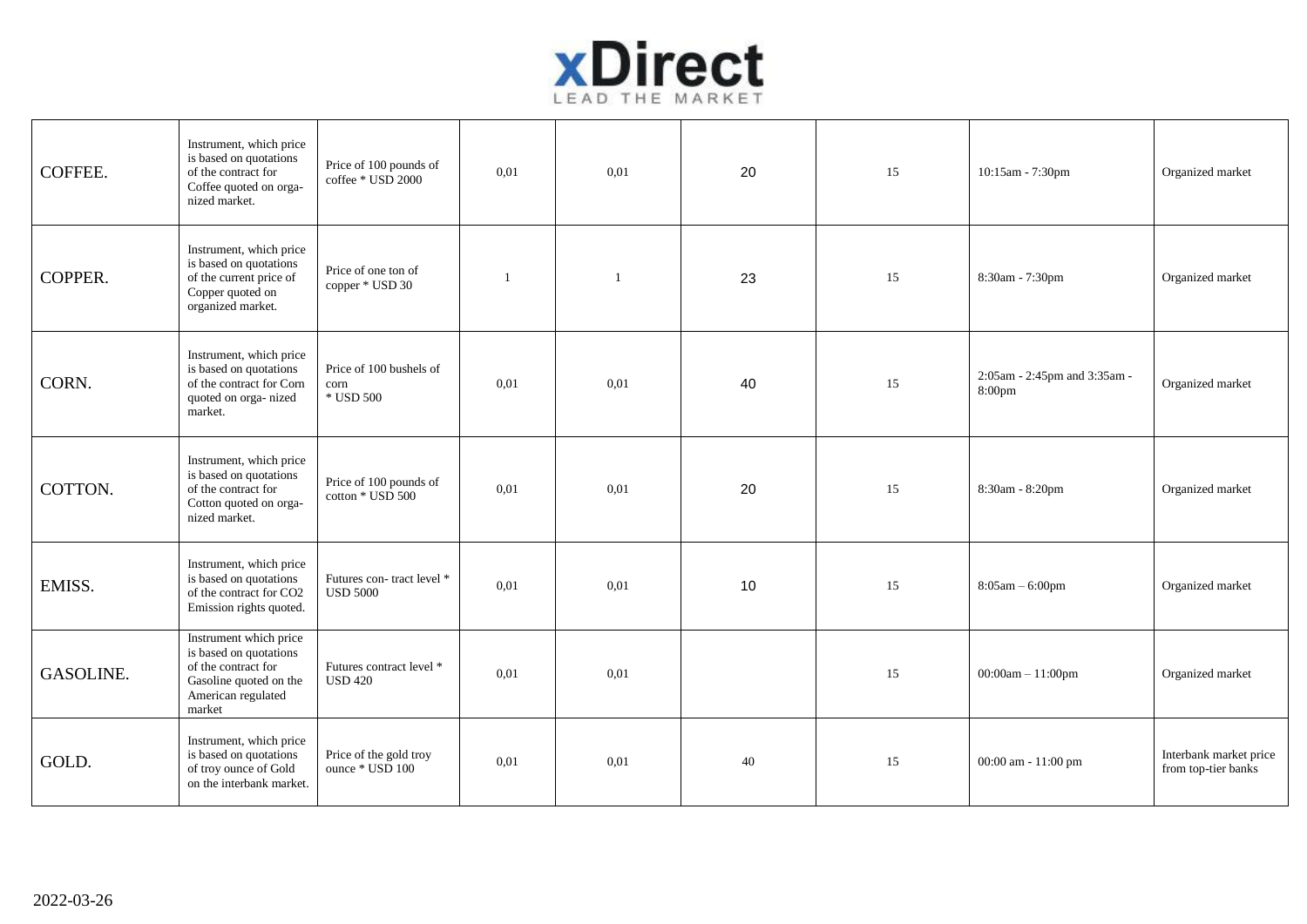

| LEANHOGS.          | Instrument which price<br>is based on quotations<br>of the contract for Lean<br>Hog quoted on<br>organized market                             | Instrument level * USD<br>400                                           |       | 0.001 |            |    | $03:30 \text{ pm} - 08:05 \text{ pm}$                 | Organized market                              |
|--------------------|-----------------------------------------------------------------------------------------------------------------------------------------------|-------------------------------------------------------------------------|-------|-------|------------|----|-------------------------------------------------------|-----------------------------------------------|
| LSGASOIL.          | Instrument which price<br>is based on quotations<br>of the contract for Low<br>Sulphur Gas Oil quoted<br>on the European<br>regulated market. | Futures contract level *<br><b>USD 100</b>                              | 0.01  | 0,01  |            | 15 | $02:00am - 00:00am$                                   | Organized market                              |
| NATGAS.            | Instrument, which price<br>is based on quotations<br>of the contract for Natu-<br>ral Gas quoted on<br>organized market.                      | Price of one thousand<br>square feet of the natural<br>gas * USD 30 000 | 0,001 | 0,001 | 15         | 15 | 00:00am - 11:00pm                                     | Organized market                              |
| NICKEL.            | Instrument, which price<br>is based on quotations<br>of the current price of<br>Nickel quoted on<br>organized market.                         | Price of one ton of<br>nickel * USD 10                                  |       | -1    | 75         | 15 | $8:30am - 7:30pm$                                     | Organized market                              |
| OIL <sub>s</sub> . | Instrument, which price<br>is based on quotations<br>of the current price of<br><b>Brent Crude OIL</b><br>quoted on orga-nized<br>market.     | Price of one barrel of<br>Brent crude oil * USD<br>1000                 | 0,01  | 0,01  | $\sqrt{5}$ | 15 | 2:05am - 11:00pm (Friday till<br>$10:00 \text{ pm}$ ) | Organized market                              |
| OIL.WTI.           | Instrument, which price<br>is based on quotations<br>of the current price of<br>WTI Crude OIL quoted<br>on orga- nized market.                | Price of one barrel Wti<br>crude oil * USD 1000                         | 0,01  | 0,01  | $\sqrt{5}$ | 15 | 0:05 am - 11:00 pm Friday till<br>$10:00 \text{ pm}$  | Organized market                              |
| PALLADIUM.         | Instrument, which price<br>is based on quotations<br>of troy ounce of<br>Palladium on the<br>interbank market.                                | Price of one barrel Wti<br>crude oil * USD 1000                         | 0,01  | 0,01  |            | 15 | $00:00am - 11:00 pm$                                  | Interbank market price<br>from top-tier banks |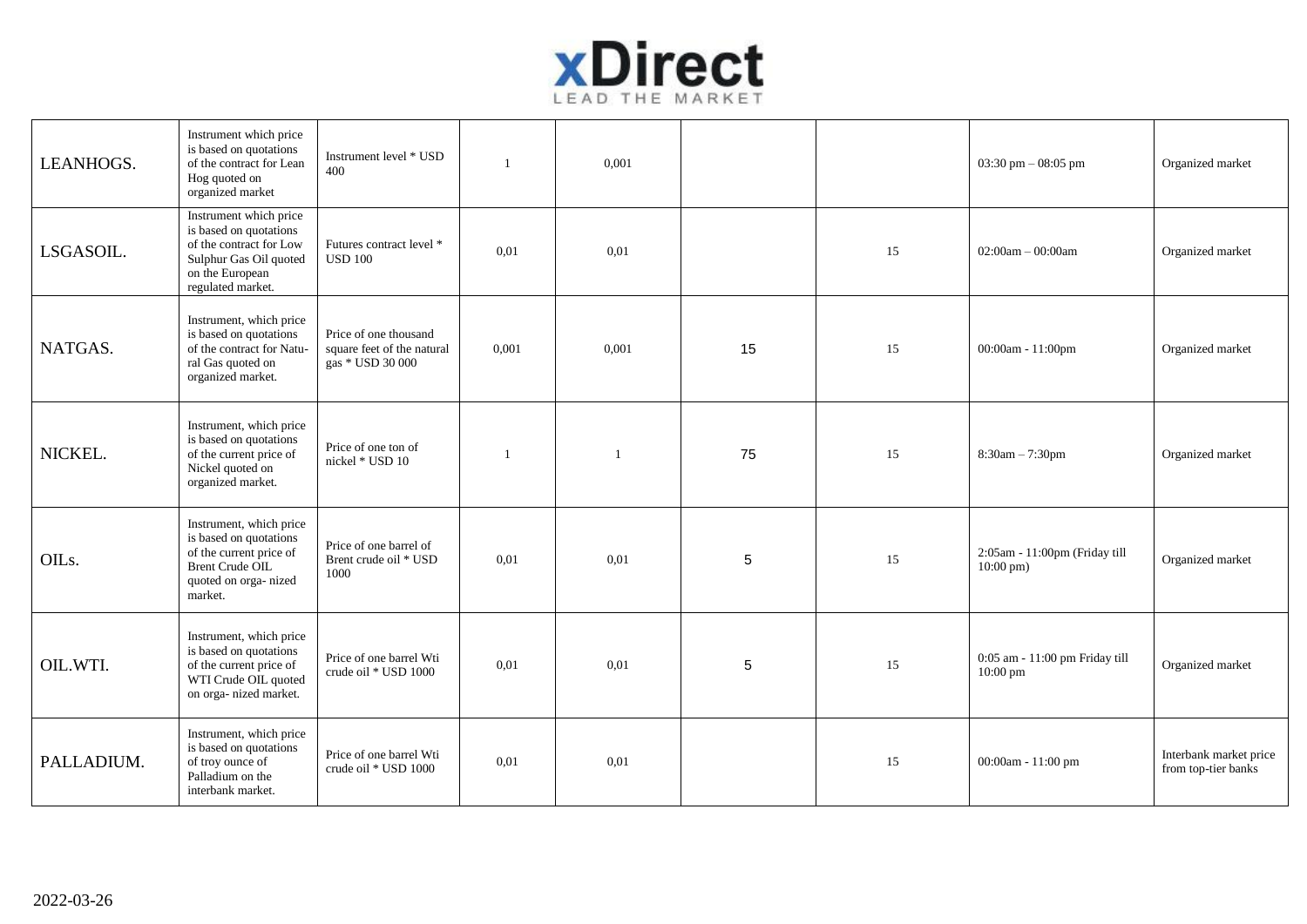

| PLATINUM.      | Instrument, which price<br>is based on quotations<br>of troy ounce of<br>Platinum on the<br>interbank market.                                                                            | Price of the platinum<br>troy ounce * USD 150   | 0,1   | 0,1   | 76             | 15 | 00:00am - 11:00pm                           | Interbank market price<br>from top-tier banks |
|----------------|------------------------------------------------------------------------------------------------------------------------------------------------------------------------------------------|-------------------------------------------------|-------|-------|----------------|----|---------------------------------------------|-----------------------------------------------|
| SCHATZ2Y.      | Instrument, which price<br>is based on quotations<br>of the contract for medi-<br>um term debt securities<br>issued by Fereral<br>Republic of Germany<br>quot- ed on organized<br>market | 2-year bond price * USD<br>1000                 | 0,01  | 0,01  | $\overline{4}$ | 15 | 8:05am - 10:00pm                            | Organized market                              |
| <b>SILVER.</b> | Instrument, which price<br>is based on quotations<br>of troy ounce of Silver<br>on the interbank market.                                                                                 | Price of the silver troy<br>ounce<br>* USD 5000 | 0,001 | 0,001 | 41             | 15 | 00:00am - 11:00pm                           | Interbank market price<br>from top-tier banks |
| SOYBEAN.       | Instrument, which price<br>is based on quotations<br>of the contract for Soy<br>bean quoted on<br>organized market.                                                                      | Price of 100 bushels of<br>soybean * USD 300    | 0,01  | 0,01  | 100            | 15 | 02:05am - 02:45pm and 3:35pm<br>$-08:00$ pm | Organized market                              |
| SOYOIL.        | Instrument which price<br>is based on quotations<br>of the contract for<br>Soybean Oil quoted on<br>organized market                                                                     | Instrument level * USD<br>600                   |       | 0,01  |                |    | 02:00 am - 08:20 pm                         | Organized market                              |
| SUGAR.         | Instrument, which price<br>is based on quotations<br>of the contract for Sugar<br>quoted on orga-nized<br>market.                                                                        | Price of 100 pounds of<br>sugarcane * USD 1120  | 0,01  | 0,01  | 5              | 15 | 9:30am - 07:00pm                            | Organized market                              |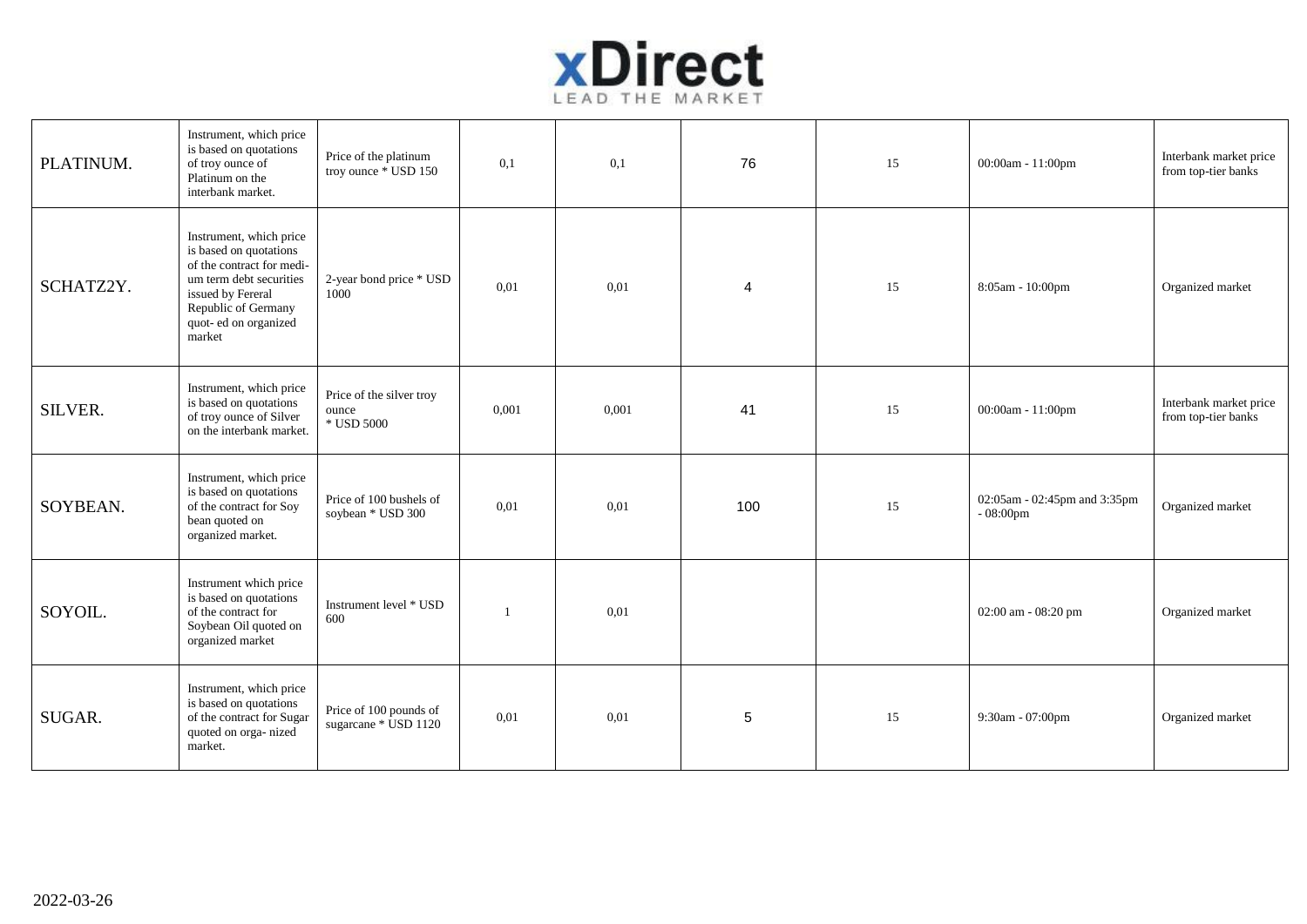

┱

| TNOTE.                                                                                                                                                                                                                                                                                                                                                                                                                 | Instrument, which price<br>is based on quotations<br>of the contract for 10<br>year US Tresury notes<br>quoted on organized<br>market. | 10-year bond price *<br><b>USD 1000</b>    | 0,01         | 0.01                 | 4                                             |  | 15                                             | 00:35am - 11:00pm (Friday till<br>$10:00 \text{ pm}$ ) |  | Organized market      |  |
|------------------------------------------------------------------------------------------------------------------------------------------------------------------------------------------------------------------------------------------------------------------------------------------------------------------------------------------------------------------------------------------------------------------------|----------------------------------------------------------------------------------------------------------------------------------------|--------------------------------------------|--------------|----------------------|-----------------------------------------------|--|------------------------------------------------|--------------------------------------------------------|--|-----------------------|--|
| WHEAT.                                                                                                                                                                                                                                                                                                                                                                                                                 | Instrument, which price<br>is based on quotations<br>of the contract for<br>Wheat quoted on orga-<br>nized market.                     | Price of 100 bushels of<br>wheat * USD 400 | 0.01         | 0.01                 | 110                                           |  | 15                                             | 02:05am - 02:45pm and 3:35pm<br>$-08:00$ pm            |  | Organized market      |  |
| ZINC.                                                                                                                                                                                                                                                                                                                                                                                                                  | Instrument, which price<br>is based on quotations<br>of the current price of<br>Zinc quoted on<br>organized market.                    | Price of one ton of zinc<br>* USD 50       | $\mathbf{1}$ | $\overline{1}$       | 12                                            |  | 15                                             | 8:30am-7.30pm                                          |  | Organized market      |  |
| <b>CRYPTOCURRENCIES</b>                                                                                                                                                                                                                                                                                                                                                                                                |                                                                                                                                        |                                            |              |                      |                                               |  |                                                |                                                        |  |                       |  |
| <b>ADDITIONAL INFORMATION:</b><br>1. Processing fee: 0.05%,<br>2. Swaps, overnight financing: 15% for Long Positions (Buy), 7% for Short Positions (Sell),<br>3. Maximum exposure on hedge account for the Net Open Position for the all instruments included in the offer is a nominal value of<br>1 000 000 EUR in total,<br>4. Related Market/Related Source: Virtual Currencies Market,<br>5. Required margin: 20% |                                                                                                                                        |                                            |              |                      |                                               |  |                                                |                                                        |  |                       |  |
| Символ<br>інструменту                                                                                                                                                                                                                                                                                                                                                                                                  | Опис інструменту                                                                                                                       | Номінальна<br>вартість 1 лота              |              | Величина 1<br>пункту | Мінімальний<br>крок зміни ціни<br>(у пунктах) |  | Торгові години (CET/CEST)                      |                                                        |  | Джерело<br>котирувань |  |
| <b>AVALANCHE</b>                                                                                                                                                                                                                                                                                                                                                                                                       | <b>AVALANCHE 1</b>                                                                                                                     | 0.001                                      |              | $\overline{c}$       | 0.5                                           |  | 24 h from Saturday 04:00 am to Friday 10:00 pm | Virtual currencies<br>markets                          |  |                       |  |
| <b>BINANCE</b><br><b>COIN</b>                                                                                                                                                                                                                                                                                                                                                                                          | <b>BINANCE COIN 1</b>                                                                                                                  | 0,01                                       |              | 0.03                 | 0,1                                           |  | 24 h from Saturday 04:00 am to Friday 10:00 pm | Virtual currencies<br>markets                          |  |                       |  |

┬

┱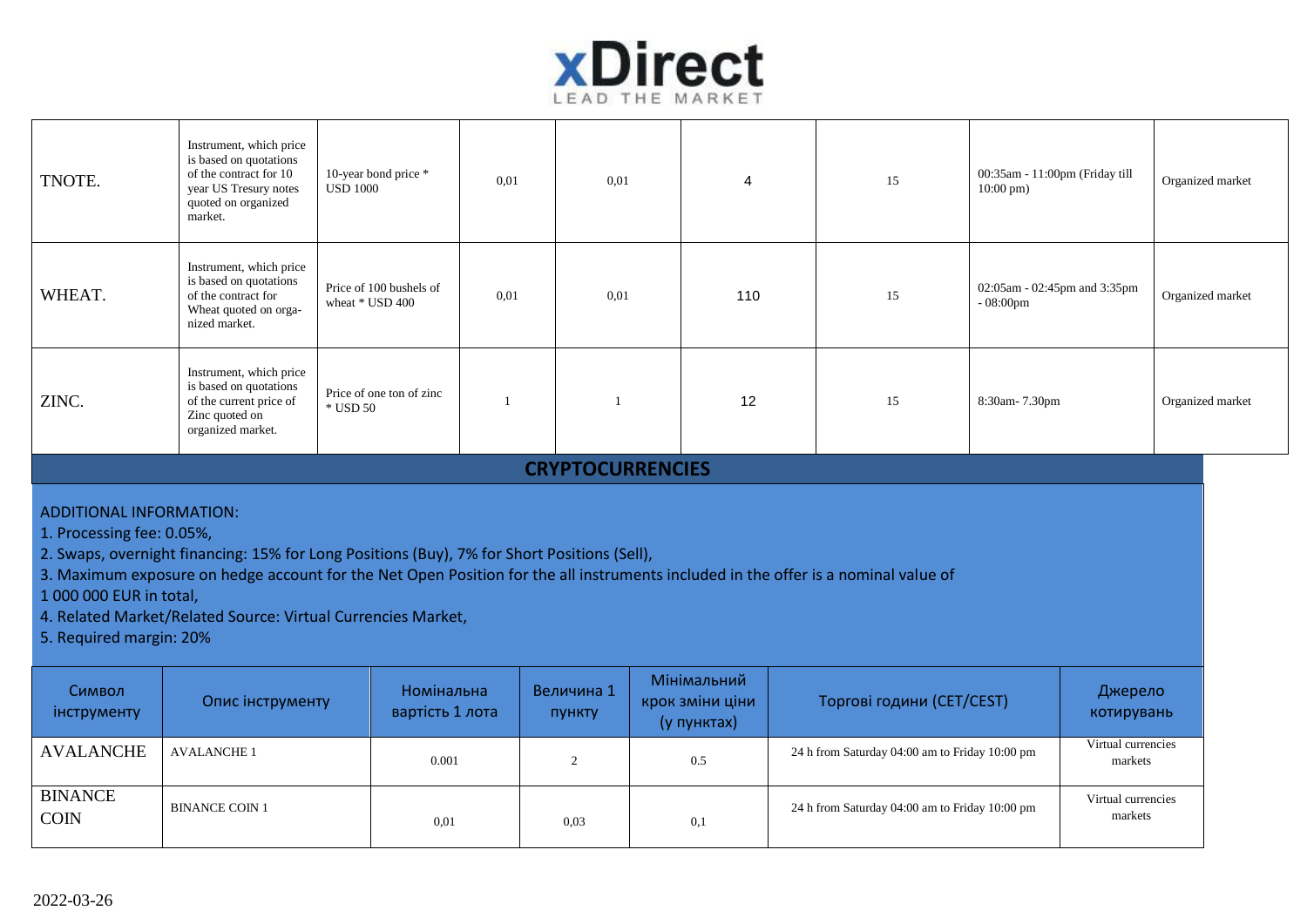

| <b>BITCOIN</b>                | <b>BITCOIN 1</b>    | 0.01    | 0.01         | 0.01         | 24 h from Saturday 04:00 am to Friday 10:00 pm | Virtual currencies<br>markets |
|-------------------------------|---------------------|---------|--------------|--------------|------------------------------------------------|-------------------------------|
| <b>BITCOIN</b><br><b>CASH</b> | <b>BITCOINCASH1</b> | 0,01    | 0,1          | 0,1          | 24 h from Saturday 04:00 am to Friday 10:00 pm | Virtual currencies<br>markets |
| <b>CARDANO</b>                | <b>CARDANO1</b>     | 0,0001  | 0,1          | 0,1          | 24 h from Saturday 04:00 am to Friday 10:00 pm | Virtual currencies<br>markets |
| <b>CHAINLINK</b>              | <b>CHAINLINK1</b>   | 0,001   | 5            | 1            | 24 h from Saturday 04:00 am to Friday 10:00 pm | Virtual currencies<br>markets |
| <b>DOGECOIN</b>               | <b>DOGDECOIN1</b>   | 0,00001 | 500          | 100          | 24 h from Saturday 04:00 am to Friday 10:00 pm | Virtual currencies<br>markets |
| <b>EOS</b>                    | EOS <sub>1</sub>    | 0,0001  | 30           | 10           | 24 h from Saturday 04:00 am to Friday 10:00 pm | Virtual currencies<br>markets |
| <b>ETHEREUM</b>               | ETHEREUM 1          | 0,001   | 0.05         | 0,01         | 24 h from Saturday 04:00 am to Friday 10:00 pm | Virtual currencies<br>markets |
| <b>KUSAMA</b>                 | KUSAMA1             | 0,01    | $\mathbf{1}$ | 0,5          | 24 h from Saturday 04:00 am to Friday 10:00 pm | Virtual currencies<br>markets |
| <b>LITECOIN</b>               | <b>LITECOIN1</b>    | 0,001   | 0.5          | 0,1          | 24 h from Saturday 04:00 am to Friday 10:00 pm | Virtual currencies<br>markets |
| <b>MOONBEAM</b>               | MOONBEAM 1          | 0,0001  | 75           | 25           | 24 h from Saturday 04:00 am to Friday 10:00 pm | Virtual currencies<br>markets |
| <b>POLYGON</b>                | POLYGON 1           | 0,0001  | 100          | 25           | 24 h from Saturday 04:00 am to Friday 10:00 pm | Virtual currencies<br>markets |
| <b>POLKADOT</b>               | POLKADOT 1          | 0,0001  | 5            | $\mathbf{1}$ | 24 h from Saturday 04:00 am to Friday 10:00 pm | Virtual currencies<br>markets |
| <b>RIPPLE</b>                 | RIPPLE 1            | 0,0001  | 100          | 100          | 24 h from Saturday 04:00 am to Friday 10:00 pm | Virtual currencies<br>markets |
| <b>SOLANA</b>                 | <b>SOLANA1</b>      | 0,01    | 2            | 0,5          | 24 h from Saturday 04:00 am to Friday 10:00 pm | Virtual currencies<br>markets |
| <b>STELLAR</b>                | STELLAR 1           | 0,00001 | 500          | 100          | 24 h from Saturday 04:00 am to Friday 10:00 pm | Virtual currencies<br>markets |